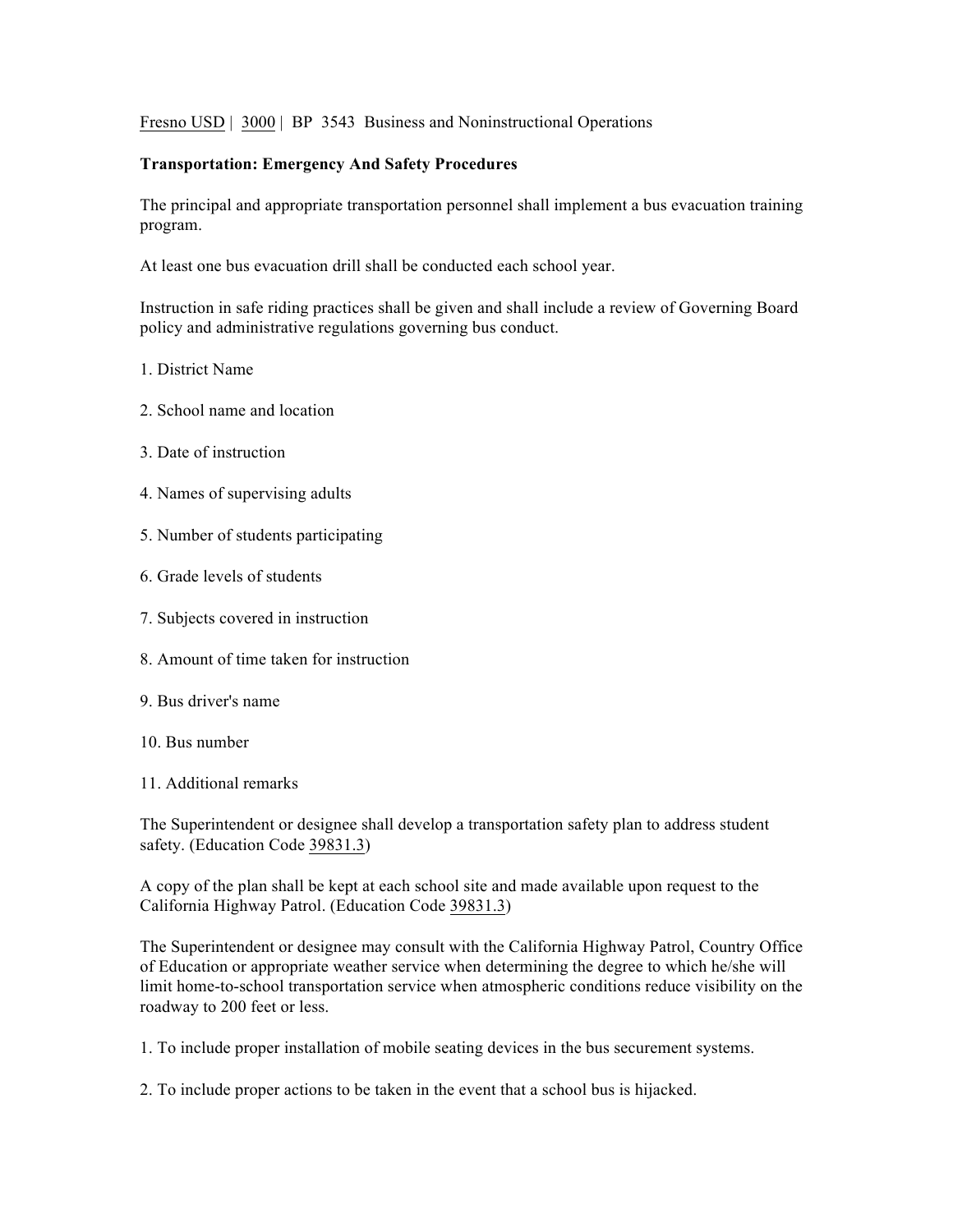(cf. 3542 - School bus Drivers)

(cf. 6118 - Weather-Related Schedules)

Legal Reference:

EDUCATION CODE

39830-39842 School buses

40080-40090.5 Training required to obtain or renew bus driver certificate

45125.1 Criminal background checks for contractors

56195.8 Training in installation of mobile seating devices

PENAL CODE

241.3 Assault against school bus driver

243.3 Battery against school bus driver

VEHICLE CODE

1808.8 Dismissal for safety-related cause

2570-2575 Transportation of students

12517-12517.4 Certification requirements

12522 First aid training for school bus drivers

13376 Driver certificates; revocation or suspension; sex offense prosecution

22112 School bus signals; roadway crossings

25257 School bus; flashing light signal system

25257.2 School bus used for transportation of developmentally disabled person

34501.6 School buses; reduced visibility

34508.5 Investigation of accidents

CODE OF REGULATIONS, TITLE 5

14103 Authority of the driver